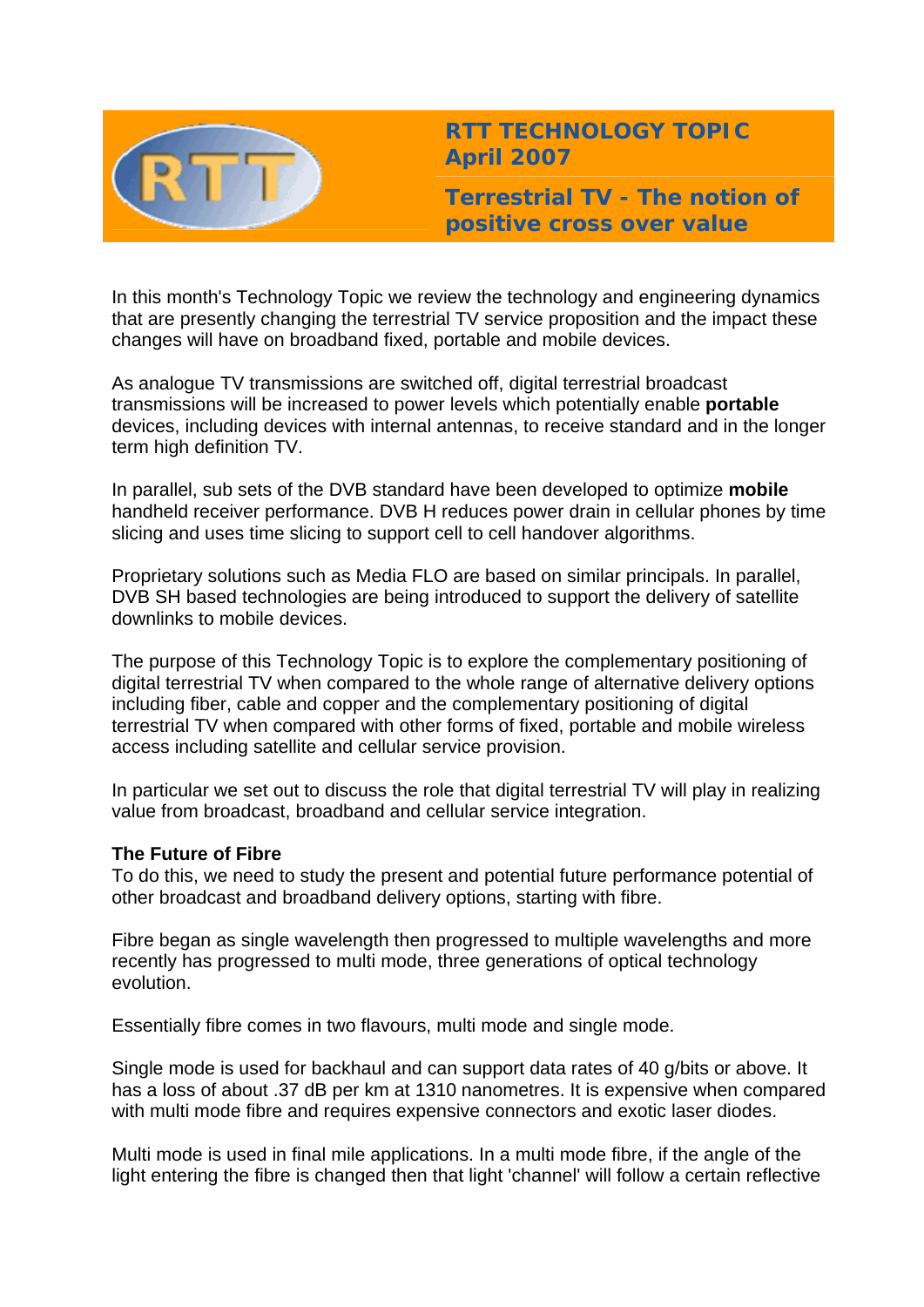path. This means it will have travelled a different distance to other light channels introduced at a different angle and will therefore arrive at a different time at the receiver.

This is the basis for time division multiplexing and allows for up to 64 'channels' to be supported. Multi mode fibre is relatively low cost when compared to single mode fibre and does not require expensive high precision connectors. However it has a relatively high propagation loss, about .8dB per km at 1310 nanometres and relatively low bandwidth when compared with single mode.

Newer multi mode fibre also supports shorter wavelength transmission at 1510 nanometres. Attenuation losses reduce to about .23 dB per km but chromatic dispersion is worse.

Multi mode fibre is used extensively in passive optical networks. The ITU-T G983 specification defines the downstream at 1490 nm at 622 M/bits/s, a 155 M/bits upstream at 1310 nanometres and an RF video overlay at 1550 nanometres.

The 18 billion dollar FioS Optical network being deployed by Verizon in the US is an example of a passive optical network based on a combination of multi mode and single mode fibre transport.

Even allowing for multiplexing on the multi mode drop, these networks offer super fast downloads of recorded content including high definition video, multiple (200 or more) standard TV channels and high definition TV. Peak rates are capped per user but can be 45 M/bit/s and could theoretically be much higher.

Both multi mode and single mode fibre have substantial untapped bandwidth potential which will be realized as optical components improve over time.

The only problem with fibre is the installation cost given that competitive access options have either been fully amortized (copper) or written down (cable).

# **The 3G Cable Proposition**

Cable data rates are lower than fibre but in common with fibre are increasing over time. The increase in data rate has primarily been delivered through the adoption of higher order modulation schemes.

The downstream frequencies used in cable are typically from 42 to 850 MHz with an upstream between 5 and 42 MHz in the US and between 5 and 65 MHz in Europe.

The table below shows how data rates have increased over the past ten years over three generations of DOCSIS (data over cable service interface specification).

#### Table 1, **Three generations of DOCSIS cable specification**

| <b>DOCSIS</b>      | <b>DOWNSTREAM</b> | <b>UPSTREAM</b> |
|--------------------|-------------------|-----------------|
| DOCSIS 1.0         | 38 M/bit/s        | 9 M/bit/s       |
| <b>DOCSIS 2</b>    | 38 M/bit/s        | 27 M/bit/s      |
| EURODOCSIS 2/DVB C | 51 M/bits         | 9 M/bit/s       |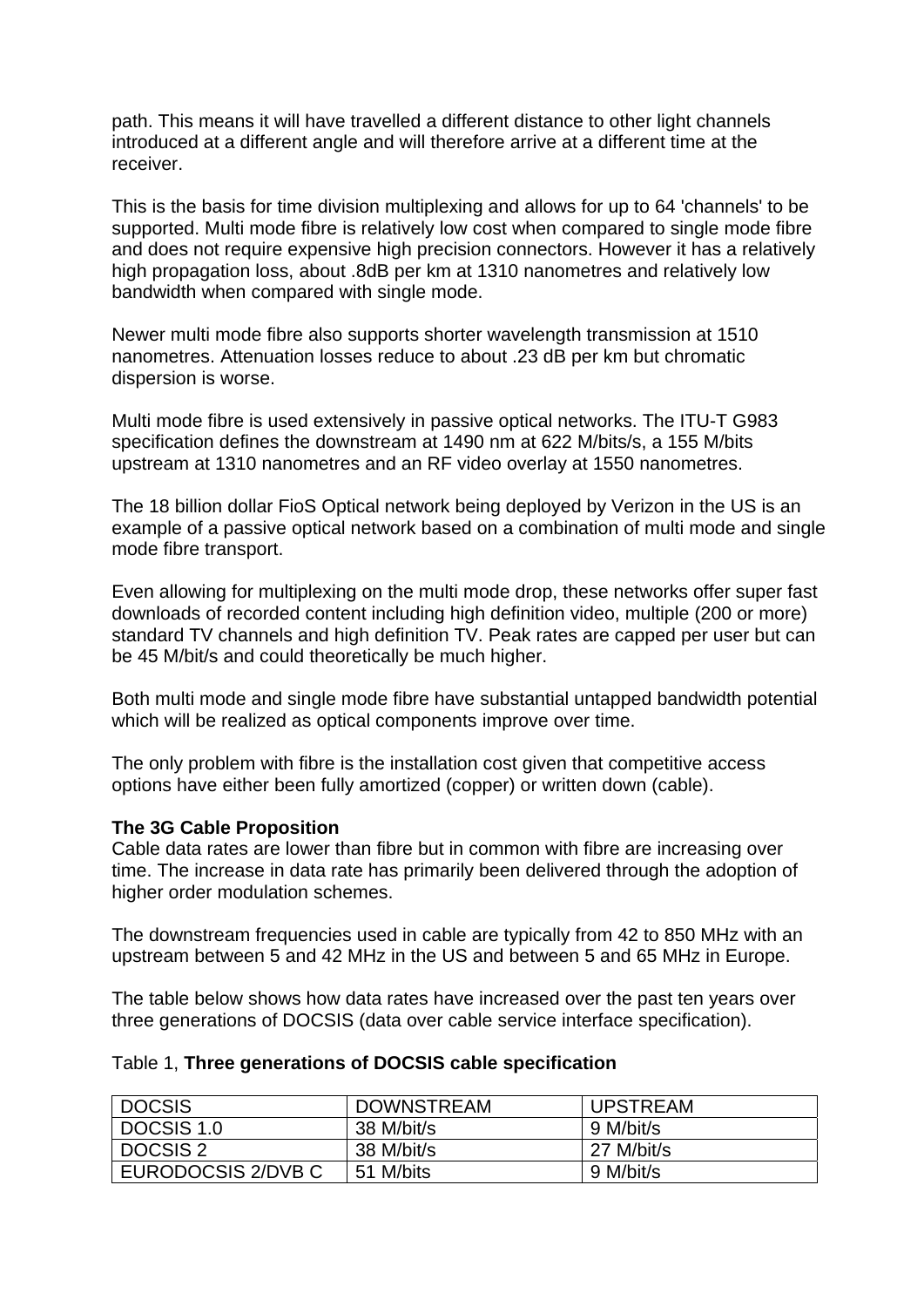| DOCSIS 3.0 | M/bit/s<br>160 | 120 M/bit/s |
|------------|----------------|-------------|
|------------|----------------|-------------|

DOCSIS 3.0/Eurodocsis will be needed to support a credible offering of high definition TV and is designed to be IPV6 compatible. The higher data rates are achieved partly by higher order modulation schemes and partly by channel bonding.

Eurodocsis is essentially a redistribution of the uplink/downlink budget to support the 8 MHz digital TV channel bandwidths and data rates needed to meet European DVB-C broadcast requirements.

Table 2 shows DVB-C modulation options and data rates. Present standardization efforts are being directed towards producing a new iteration of DVB-C known as DVB-C2.

### Table 2, **Example Modulation options and data rates for an 8 MHz digital TV channel**

| Modulation       | 16QAM | 32 QAM | 64 QAM | <b>128 QAM</b> | <b>256 QAM</b> |
|------------------|-------|--------|--------|----------------|----------------|
| Data rate Mbit/s | 25.64 | 32.05  | 38.47  | 44.88          | 51.29          |

These higher order modulation schemes are noise sensitive. This suggests that present cable networks may need substantial additional investment to ensure that sufficient bandwidth is available to support a competitive high definition TV proposition and acceptable down load times for high definition content. This of course strengthens the business case for competitive or preferably complementary fiber investment but also implies a substantial engineering common interest between cable and fiber in final mile access platforms.

# **The copper alternative**

The copper alternatives are shown in Table 3. In common with cable modems, ADSL modems use higher order modulation schemes, typically 16 level QAM. ADSL2+ sacrifices uplink bandwidth to deliver a 24 M/bit downstream which can be increased theoretically to 48 M/bit/s using channel bonding.

These higher order modulation schemes combined with adaptive channel coding schemes deliver data rates that are presently competitive for internet access but marginal for high definition TV.

VDSL modems add in an OFDM multiplex to deliver some additional bandwidth gain but are severely distance limited. The 100 M/bit high profile service for example needs to be within 350 meters of a fiber node.

As with cable this suggests that present copper networks may need substantial additional investment to ensure that sufficient bandwidth is available to support a competitive high definition TV proposition and acceptable down load times for high definition content.

This strengthens the business case for competitive or preferably complementary fibre investment but also implies a substantial engineering common interest between copper and fiber in final mile access platforms.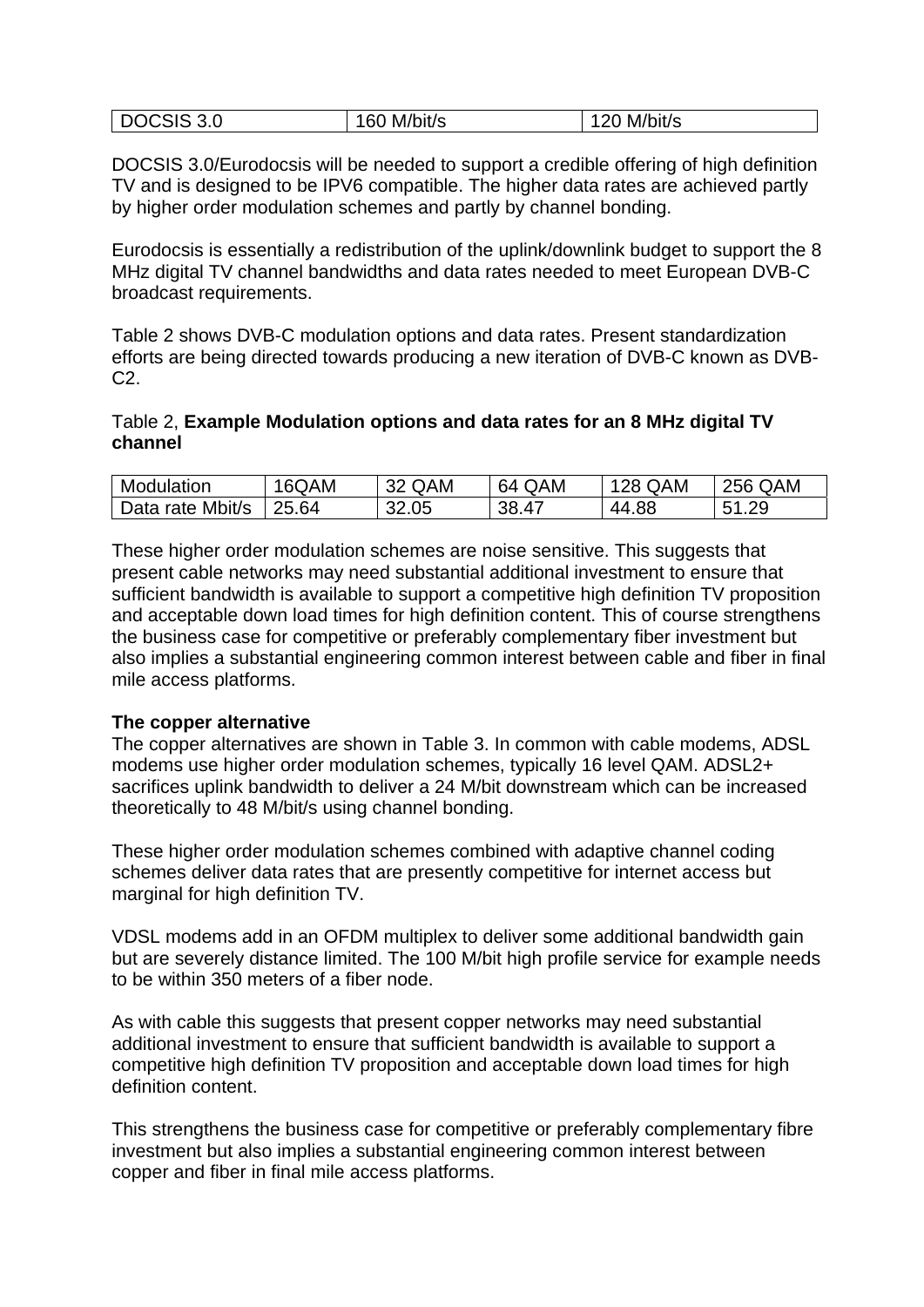| <b>ADSL</b>       | Downstream       | Upstream      | VDSL <sub>2</sub> |                   |                     |
|-------------------|------------------|---------------|-------------------|-------------------|---------------------|
| ADSL <sub>2</sub> | 12 M/bit/s       | $3.5$ M/bit/s | Low profile       | Medium<br>Profile | <b>High Profile</b> |
| $ADSL2 +$         | 24/48<br>M/bit/s | 1 M/bit/s     | 25 M/bit/s        | 30 M/bit/s        | $100$ M/bit/s       |

### Table 3, **ADSL and VDSL Modem options and data rates**

### **The DVB-S satellite alternative**

Satellites are power budget limited. For this reason, DVB S satellites use QPSK or 8 PSK modulation. These modulation schemes have less amplitude modulation than QAM schemes and therefore support more power efficient RF power amplifiers.

Present standardization efforts are being directed towards producing a new iteration of DVB-S known as DVB-S2 based on using 16 PSK and 32 PSK modulation combined with adaptive variable source coding (AVC).

Table 4 shows the data rates needed for present SDTV and HDTV transmission and the possible data rates achievable using AVC coding. High definition TV occupies over four times the bandwidth of a standard definition transmission.

Compression schemes such as AVC provide a partial solution to this but increase error and jitter sensitivity. Similar constraints apply to MPEG4 based coding schemes. A 36 MHz satellite transponder capable of supporting 25 standard definition TV Programmes will be hard pressed to support more than 5 or 6 HDTV channels.

| <b>Definition</b> | Data rate   | Data rate with AVC coding |
|-------------------|-------------|---------------------------|
| <b>SDTV</b>       | 4.4 M/bit/s | $2.2$ M/bit/s             |
| <b>HDTV</b>       | 18 M/bit/s  | 9 M/bit/s                 |

#### Table 4, **DVB-S Data rates**

# **Terrestrial TV**

We have covered terrestrial TV technologies in various prior Hot Topics/Technology Topics.

August 1999 '3GTV', May 2005 'Adaptive Systems' and June 2005 'Broadcast Over Cellular' all provide useful reference.

Terrestrial TV has a significant advantage over satellite in that it is potentially neither power nor bandwidth limited. The need to co share spectrum with analogue transmissions has required digital TV to transmit at sub optimum power levels but this constraint disappears once analogue transmissions are switched off.

There are obvious opportunities to increase signal strengths over and above present analogue TV transmissions by increasing the number of DVB transmission sites. Cellular operators are a natural partner in this process.

This opens up the possibility of supporting a wider range of portable and mobile devices including the use of these devices within buildings.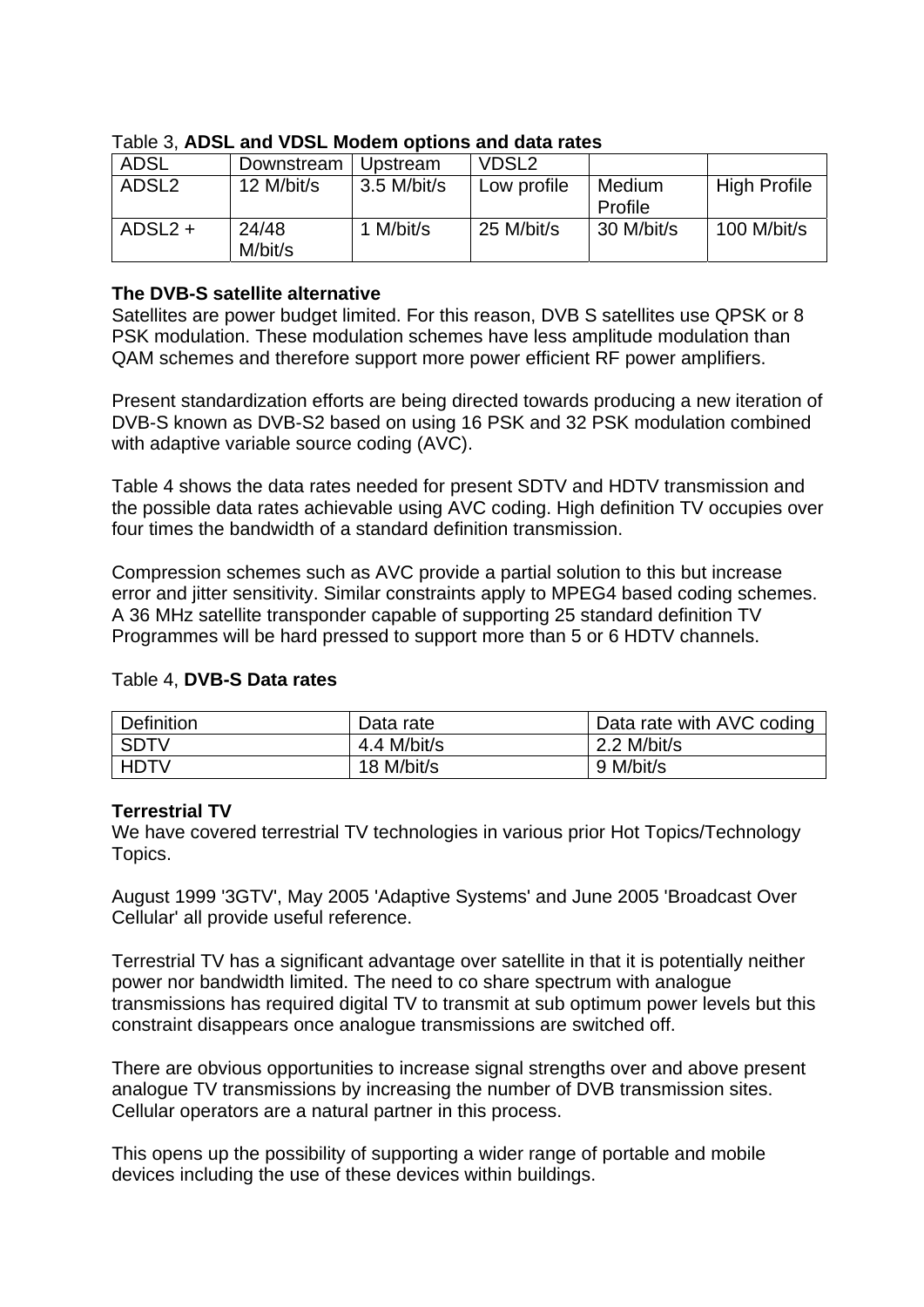It could of course be argued that in building portable and mobile device applications can also be serviced by a combination of fiber, cable or copper access combined with WiFi.

However it would be economically hard for any alternative delivery options (including cellular and/or possible future combined WiFi/WiMax networks) to match the ability of terrestrial TV to deliver a 20 M/bit or 30 M/bit downlink to devices irrespective of where or how they are being used.

Discussions are ongoing as to how much of the UHF bandwidth terrestrial broadcasters retain after the analogue to digital switchover is complete. Even if the cellular industry took 100 MHz of digital dividend spectrum there would still be 300 MHz available to support a broad range of national and local standard and high definition TV multiplex options.

Terrestrial TV therefore has a significant role to play in the standard and high definition TV delivery process including the delivery of these services to portable and mobile devices.

#### **The developing interdependency of all delivery options. Differentiating positive and negative cross over value opportunities.**

However terrestrial TV should be regarded as complementary rather than competitive to other delivery options. In practice all delivery options across both fixed and mobile access domains have a developing interdependency.

As this interdependency increases over time, the opportunity to release positive cross over value increases in parallel.

**Positive cross over value** is the value realized from exploiting technology and engineering, market and business synergies across apparently competitive access platforms. For example it is quite possible and in fact probable that most households and corporate premises will be served by a combination of fibre, cable, copper and wireless access.

There are capability overlaps across all four access domains and these overlaps create apparent competitive advantage opportunities. However if one of the access domains is used to cannibalize the revenues of other access domains then **negative cross over value** occurs.

The present tension between the broadcasting community and the cellular industry over UHF spectrum allocation is based on an implicit assumption that the process will result in negative rather than positive cross over value.

This is a mistake. The broadcasting industry needs the cellular industry. The cellular industry needs the broadcasting industry. The fibre industry needs the cable industry, the cable industry needs the fibre industry and everyone needs access to copper.

#### **Broadcast Broadband and Cellular Cross over Value**

Cross over value can be realized either from technology and/or engineering, market or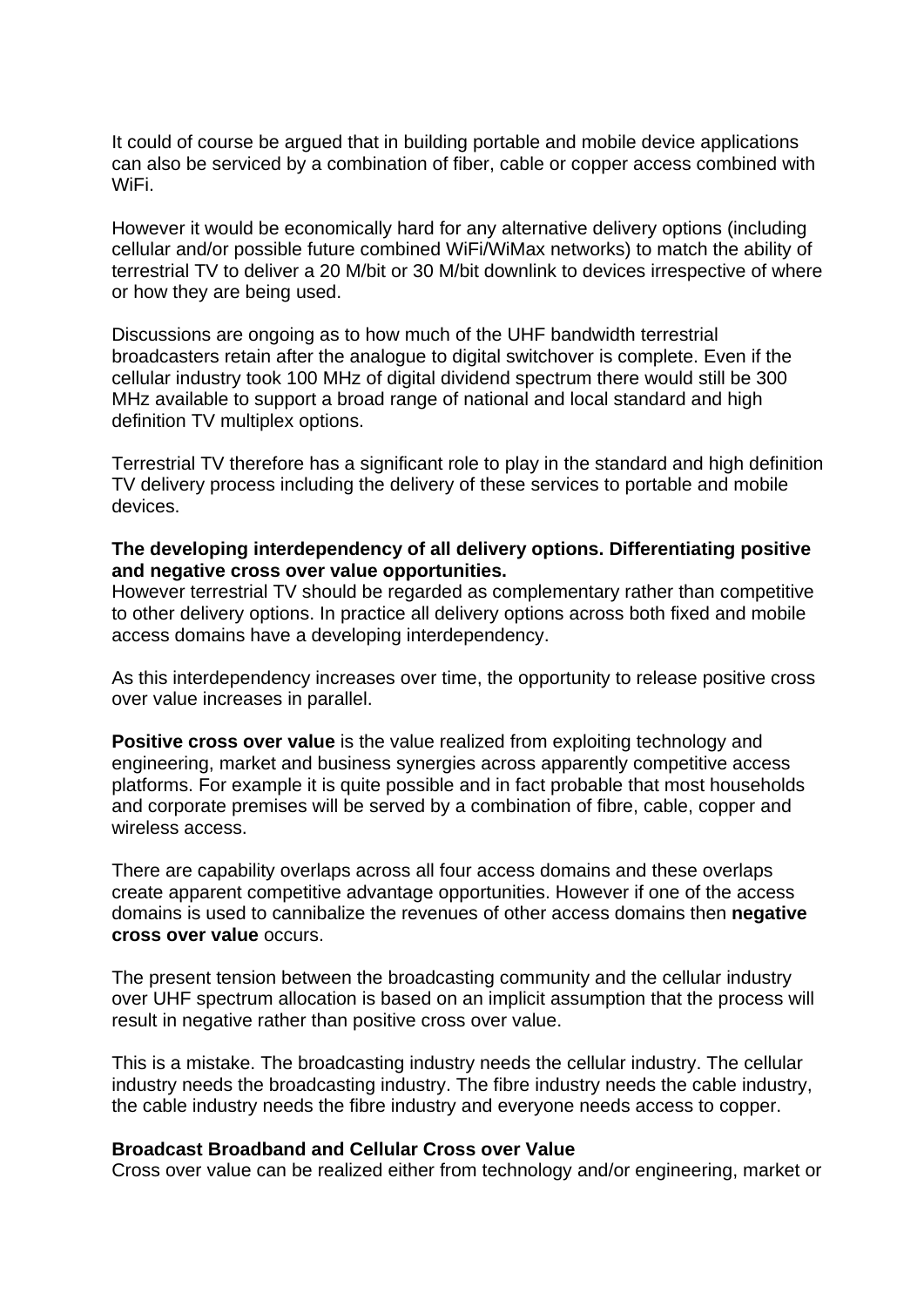business common interest.

**Technology cross over value** comes from the developing commonalities in signal processing and signal conditioning which are being applied across all access domains. For example OFDM techniques are used in wireless access and copper access, higher order adaptive modulation techniques are used in wireless, copper and cable access, multi mode fiber uses TDMA techniques that are similar to many other access system solutions.

**Engineering cross over value** comes from exploiting engineering common interest, the co sharing of radio masts between the broadcasting and cellular community is one example, co sharing back haul is another, co sharing fiber, cable and copper cabinet space or conduit is another.

**Market cross over value** is the process by which markets are expanded as a consequence of broadening the user experience. Triple play and quad play go some way towards realizing market cross over value but a genuine multi play offering would span all four access domains with a more balanced and integrated user proposition.

**Business cross over value** is the process through which technology, engineering and market cross value is translated into corporate equity value, usually through merger and acquisition. Ericsson's acquisition of Marconi, strengthening their optical technology and engineering capability and their more recent acquisition of Tandberg TV, strengthening their TV technology and engineering capability is an exemplary example.

#### **Differentiating internal and external cross over value**

The realization of corporate equity cross over value is however usually hard to achieve. The reason for this is that businesses are structured internally to measure rewards on a business unit basis linked to investment.

For example if an operator has invested substantial sums of money in fiber then the focus is not surprisingly delivering a return on that investment. The fastest way to realize a return is probably to cannibalize revenues from another access domain. This can lead to destructive internal competition which translates into negative internal and negative external cross over value. It certainly makes it harder to foster a spirit of internal technology, engineering and market collaboration.

# **Confusing convergence with common interest**

Fixed mobile convergence is an over used term in our industry. In practice the bit rate difference between each of the access domains is increasing rather than decreasing over time, a process of divergence rather than convergence.

This is not surprising given that all four access domains, fibre, cable, copper and wireless all benefit equally from improvements in signal conditioning and signal processing techniques.

However this process of divergence broadens the user experience. As the user experience broadens, integration value increases.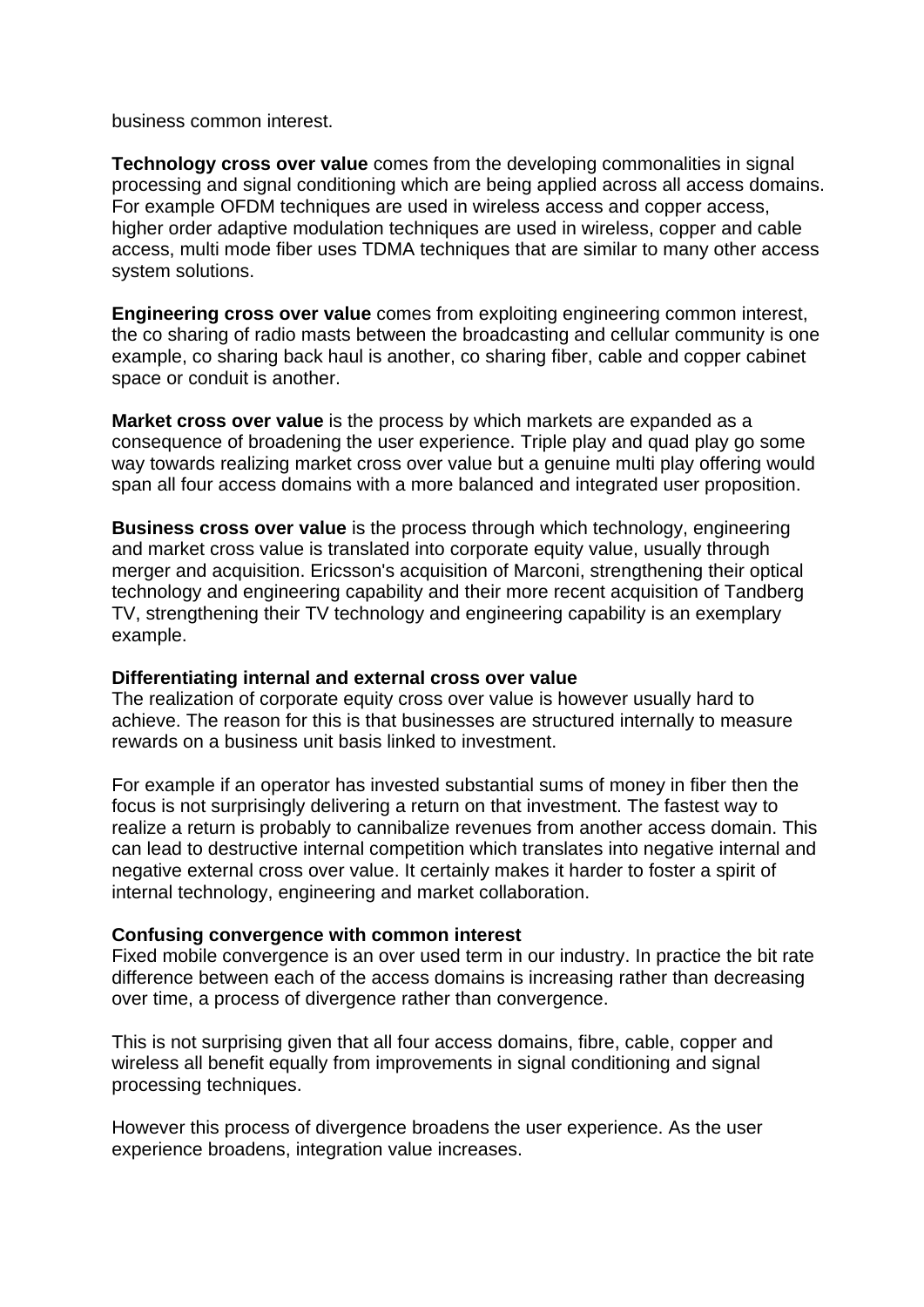Integration value at a micro level implies the exploitation of common interest across traditionally separate disciplines.

Integration value at a macro level implies the exploitation of common interest across traditionally separate industries.

Sometimes these separate industries have substantial existing technology and engineering common interest which can be used as the basis for developing market and business common interest.

The repurposing of UHF spectrum provides a topical example of a potential common interest between the cellular industry and terrestrial TV. The objective has to be to deliver a net gain to all involved parties. This would be easier to achieve if standards bodies were less fragmented and if industry associations could come to terms with the need for collaboration and consolidation.

### **Terrestrial TV - the 'value' of free to air content. Differentiating aspirational and inspirational value.**

We have focused on transmission related technology and engineering issues but there are of course directly related content production issues. The BBC has stated that all programme production will be in high definition by 2010, a decision that in itself implies substantial technology and engineering investment. Of course this does not mean all output will be transmitted in high definition but will certainly help to hasten the transition process.

It is a not uncommon notion to consider that public service broadcasting is in decline. However in practice in many countries, public service broadcasting is alive and well though increasingly sensitive to the need to develop new revenue opportunities. Lord Reith's original mission to Educate, Inform and Entertain free from political interference is arguably now needed more than ever before.

In this context it is worth reflecting that commercial broadcasting and public service broadcasting have different value models. Commercial broadcasting is dependent on advertising that is implicitly dependent on aspirational motivation - our willingness to buy things we did not know we needed.

Public service broadcasting is or should be inspirational. It should make us want to achieve things that we did not know we wanted to achieve. Typically the process of achieving something implies a complex process of collaboration within and outside existing peer group structures. This requires efficient and effective two way communication. This is the domain in which the cellular industry has unique expertise and capability.

This trigger process is often based on watching live rather than recorded events. Watching Wimbledon encourages us to play tennis with our friends, watching the Olympics may make us want to pole jump, watching a hurricane may make us want to save the world, the triumph of ambition over ability. In the world of public service broadcasting, live event based social networking is still a largely unexplored and under exploited phenomenon.